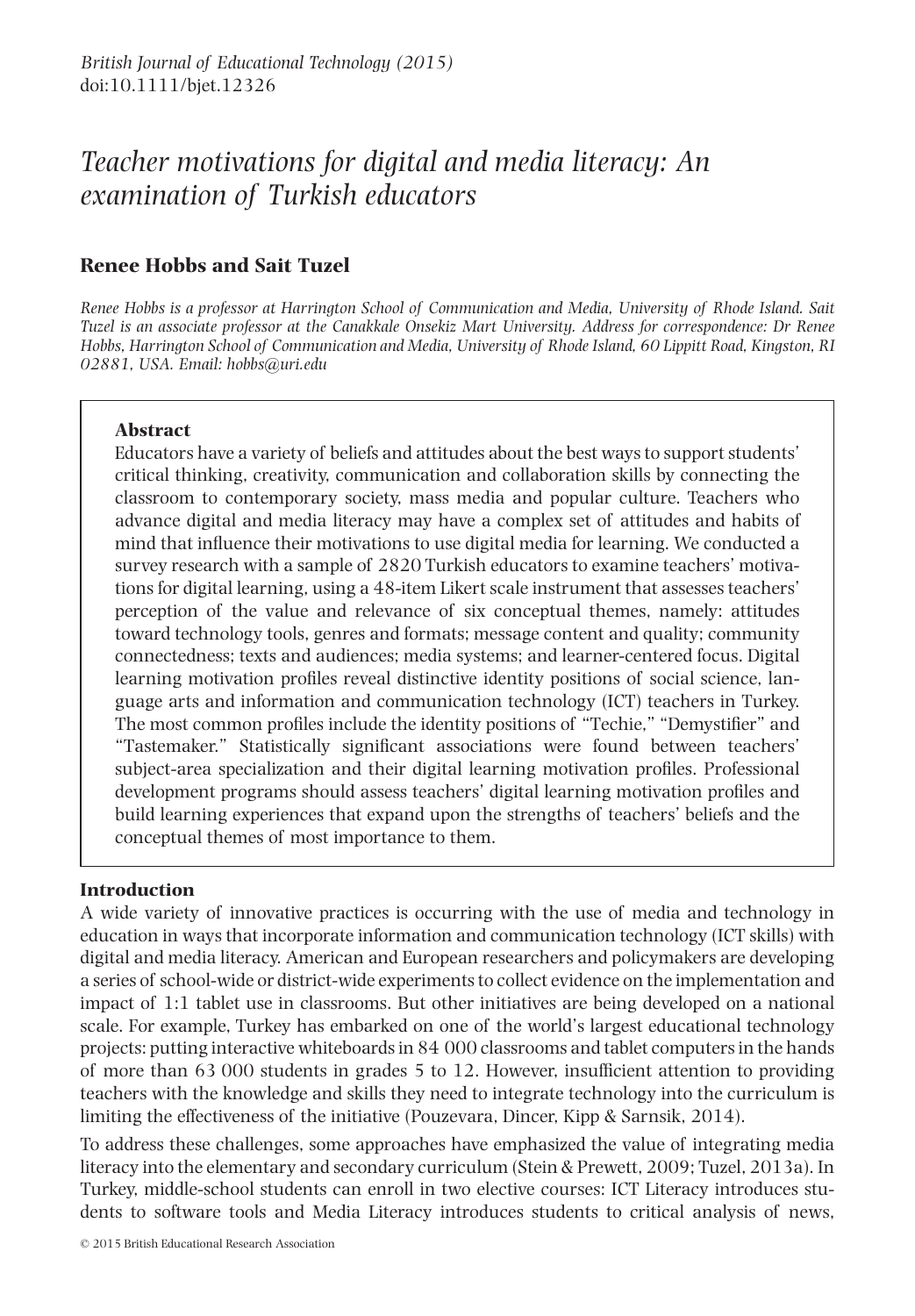## **Practitioner Notes**

What is already known about this topic

- Teachers' attitudes, skills and habits of mind contribute to different motivations for using digital media and technology for digital and media literacy education.
- Turkey has embarked on one of the world's largest educational technology projects by putting interactive whiteboards and tablets in thousands of classrooms but without providing consistent levels of teacher training.
- There are different levels of availability and use of media, computer-based resources and media production tools by elementary and secondary teachers in Europe and around the world.

What this paper adds

- The measurement of digital learning motivation profiles can help assess teachers' perception of the relevance of six conceptual themes, namely: attitudes toward technology tools, genres and formats; message content and quality; community connectedness; texts and audiences; media systems; and learner-centered focus.
- Teachers' digital learning motivation profiles reveal distinctive identity positions that differentiate social science, language arts and information and communication technology (ICT) teachers in Turkey.
- There are differences among teachers in access to and use of media and computerbased technologies, and these differences are associated with digital learning motivation profiles.

Implications for practice and/or policy

• Professional development programs should assess teachers' digital learning motivation profiles and design professional learning experiences that expand upon teachers' beliefs, values and attitudes, and the conceptual themes of most importance to them.

advertising and information, where students create their own media messages. Developed in 2006, the Media Literacy elective course has grown in popularity. In the 2013–2014 academic year, more than 4 million children participated in the course (Medya Okuryazarligi Dersi Sil Bastan, 2014, Sept 23).

While the European Commission defines media literacy as the ability of individuals to access and understand information through different means, such as television, radio, print media, the Internet and digital technology (Silver, 2009), most scholars and practitioners use a definition that includes a wider variety of aims, goals and intentions, including the ability to create messages, reflect on media influence and consider the social responsibilities of being an effective communicator, and use the power of information and communication to take appropriate forms of personal, social and political action (Hobbs, 2010).

Teachers may be attracted to media literacy because they recognize that it enables them to connect the curriculum to contemporary culture, including mass media, digital media and popular culture (Silverstone, 2004). Media literacy instructional strategies explicitly promote transfer of learning between home and school. Transfer is an active process that occurs when learners explore ideas across multiple contexts; it promotes adaptability, flexibility and enhances lifelong learning (National Research Council, Committee on Developments in the Science of Learning, 2000). By tapping into students' funds of knowledge, media literacy helps create a learner-centered classroom (Hart, 1998) where student voice is activated and dialogue and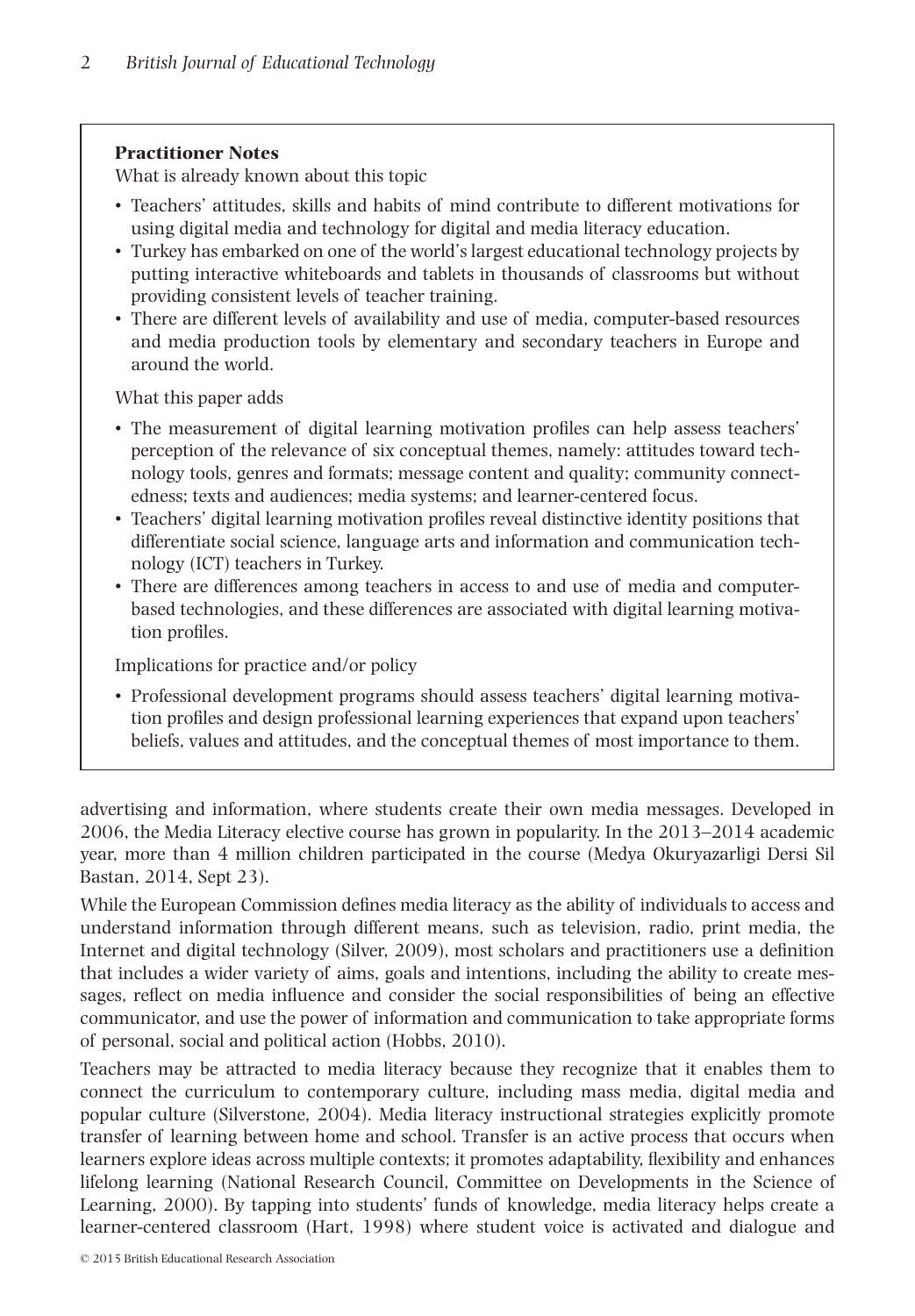reflection promote a deeper, more authentic learning environment (Frau-Meigs & Torrent, 2009) that promotes intellectual curiosity and lifelong learning (Tyner, 2014).

The significant literature on teacher professionalism indicates that there is a complex set of knowledge, attitudes, skills and habits of mind needed for innovation in education (Shulman & Shulman, 2004). For more than 20 years, educators have debated the best ways to support students' critical thinking, creativity, communication and collaboration skills by connecting the classroom to contemporary society, mass media and popular culture. Should media literacy be embedded in existing subjects or taught as a stand-alone course? Should teachers emphasize the importance of protecting oneself against unwanted negative media influence or instead focus on using the power of media and communication technology for personal or social development? Should creative media production activities be an essential pedagogy or should the focus of instruction be on critical analysis activities (Hobbs, 1998, 2004)? Such questions have been part of a dynamic global conversation as media literacy education has spread to five continents and taken many forms in the process of adapting to particular cultural and national contexts and educational systems (Frau-Meigs & Torrent, 2009).

Today, as teachers in language arts, ICT technology and social sciences are all exploring how to use digital media and technology to improve student learning, it may be possible to connect to their existing motivations, values and attitudes to customize professional development opportunities that better support teachers as they learn how to use media texts, tools and technologies to promote student learning. For this to occur, a robust theoretical and methodological conceptualization of teachers' differential motivations for digital learning is needed.

Toward this aim, in this study we report on research conducted with a large sample of Turkish teachers, using a new measure of digital learning motivation to assess teachers' perception of the relevance of six conceptual themes, namely: attitudes toward technology tools, genres and formats; message content and quality; community connectedness; texts and audiences; media systems; and learner-centered focus. In this study, we examine the relationship between differential teacher motivations for using digital media and technology in relation to their professional identities as subject area specialists.

## **Theoretical framework**

## *The Turkish context for media literacy and ICT education*

In Turkey, media literacy has been developed in secondary education since 2004, the year elective classes in media literacy were first offered. In addition, since the early 2000s ICT courses that are elective or compulsory in several terms have been included in middle and high schools. Both ICT and media literacy courses are the most preferred elective courses by the students (EARGED, 2008, p. 27).

As in many parts of Europe, Turkish educators are feeling pressure from the business community, parents and policymakers to use digital media to advance ICT skills and for digital and media literacy. As in most of the world, both protectionist and empowerment dimensions are evident in the rationale provided for media literacy in Turkey (Bek, 2006). Turkey's initiative in media literacy education was initially promoted by the Radio and Television Supreme Council as a means to address the impact of the mass media on the cultural values of the Turkish people as part of a larger political strategy to promote self-regulation as an alternative to government regulation of the media. Turkish education is highly centralized and the original rationale for the program emphasized that early learning about media could reduce people's vulnerability to media influence (Karaduman, 2013) and also emphasized values of nationalism, militarism, family and other traditional, conservative Turkish values (Bek, 2006).

But many Turkish educators embrace an empowerment perspective to media literacy education (Binark & Bek, 2007; Tuzel, 2013c). Because digital and media literacy education focuses on a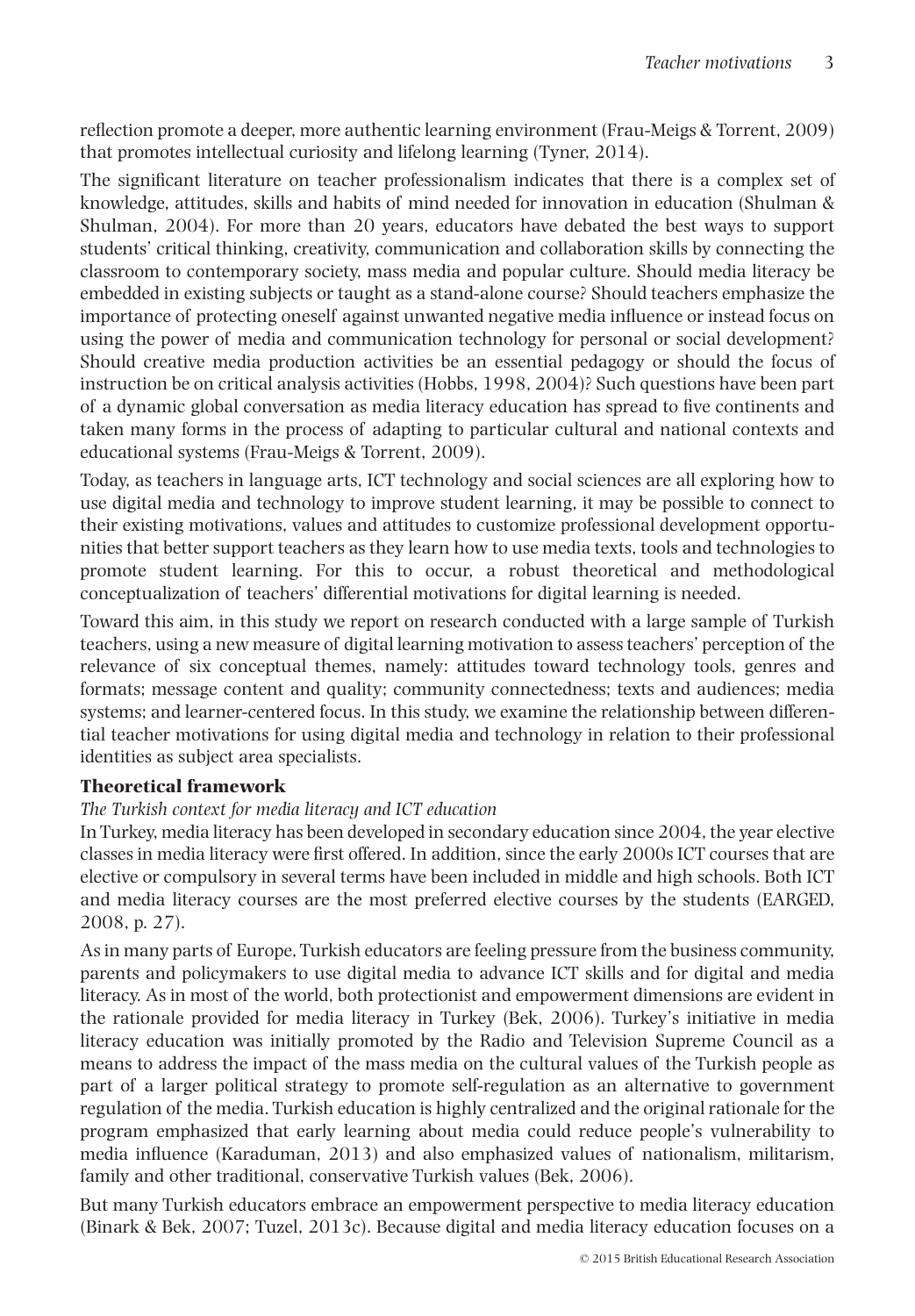pedagogy on inquiry, scholars have recommended that a revision of the Turkish curriculum should focus on asking "how" and "why" questions to promote critical analysis and learner autonomy, inviting learners to consider "the political economic context and historical dynamics in the production processes of media texts" (Bek, 2006, p. 3). The media literacy course curriculum was revised in 2013 based on these discussions and general reforms in curriculums. In the new curriculum, students' skills to be able to access, analyze, evaluate and create were taken as central points. In addition, a production-based approach was adopted through targeting the development of skills regarding the production of printed, visual and digital content (Minister of Education, 2013).

Considering the role of media literacy in language arts education, scholars emphasize the deep and organic connection between media literacy and literacy, noting that students analyze the technical structure of texts; question texts by understanding the author's aims, point of view and production choices; analyze texts by examining persuasive strategies, evaluating claims and arguments, and examining reliability and accuracy; and consider the effect of media messages on other people, including empathizing with other points of view (Tuzel, 2013a).

Opportunities for teacher education in media literacy are still scarce. For students to acquire a critical perspective on the media, "the critical thinking skills of the teacher who will effectively guide students' conceptualization" are paramount (Karaduman, 2013, p. 375). However, research on preservice Turkish language arts teachers has shown that even though they experience multimodal texts as a part of daily life, most do not receive even basic instruction on how to incorporate visual, digital or media texts into instruction. Research showed that when a group of Turkish university students were exposed to media literacy education as part of their preservice teacher education, their ICT skills were so low that they were challenged with simple activities that required them to access, search and find multimodal texts through using search engines, uploading and downloading files, and creating media using word processing, image manipulation, screencasting and video editing software. Although they were initially resistant in having to learn to use these tools, preservice teachers gradually recognized the fundamental relationship between literacy, media literacy and ICT skills. One student noted, "I wish we had been enabled to develop similar skills in the preceding two years at university" (Tuzel, 2013b, p. 625). This finding parallels evidence from other countries, where research has identified attitudinal factors that influence how and why a teacher will (or will not) use digital media for teaching and learning in digital and media literacy (Flores-Koulish, Deal, McCarthy, McGuigan & Rosebrugh, 2011).

## *Teacher motivations for digital and media literacy*

Teacher beliefs influence teaching practices, helping them to define problems and develop solutions to everyday situations in the classroom (Kagan, 1990). Teachers' beliefs about teaching and learning with ICT are central to integration; even with intensive professional development, shifts in teacher attitudes may take five years from the period of initial engagement (Chen, 2008). Teachers' beliefs and attitudes about mass media, digital media and popular culture shape the choices they make in the classroom regarding the use of media texts, tools and technologies. For example, teachers who are concerned about the negative impact of time spent with screen media will likely be more cautious and selective about using technology in the classroom than those who feel that screen media is a normative part of daily life. When teachers reflect on their own motivations, it may increase metacognition that promotes reflective practice and discussing motivations may cultivate respect for diversity among the teaching staff (Hobbs & Moore, 2013; Kopp, 2012).

However, teachers' attitudes about digital media and technology can only be appreciated within a particular cultural and national context. Researchers have examined how teacher receptivity to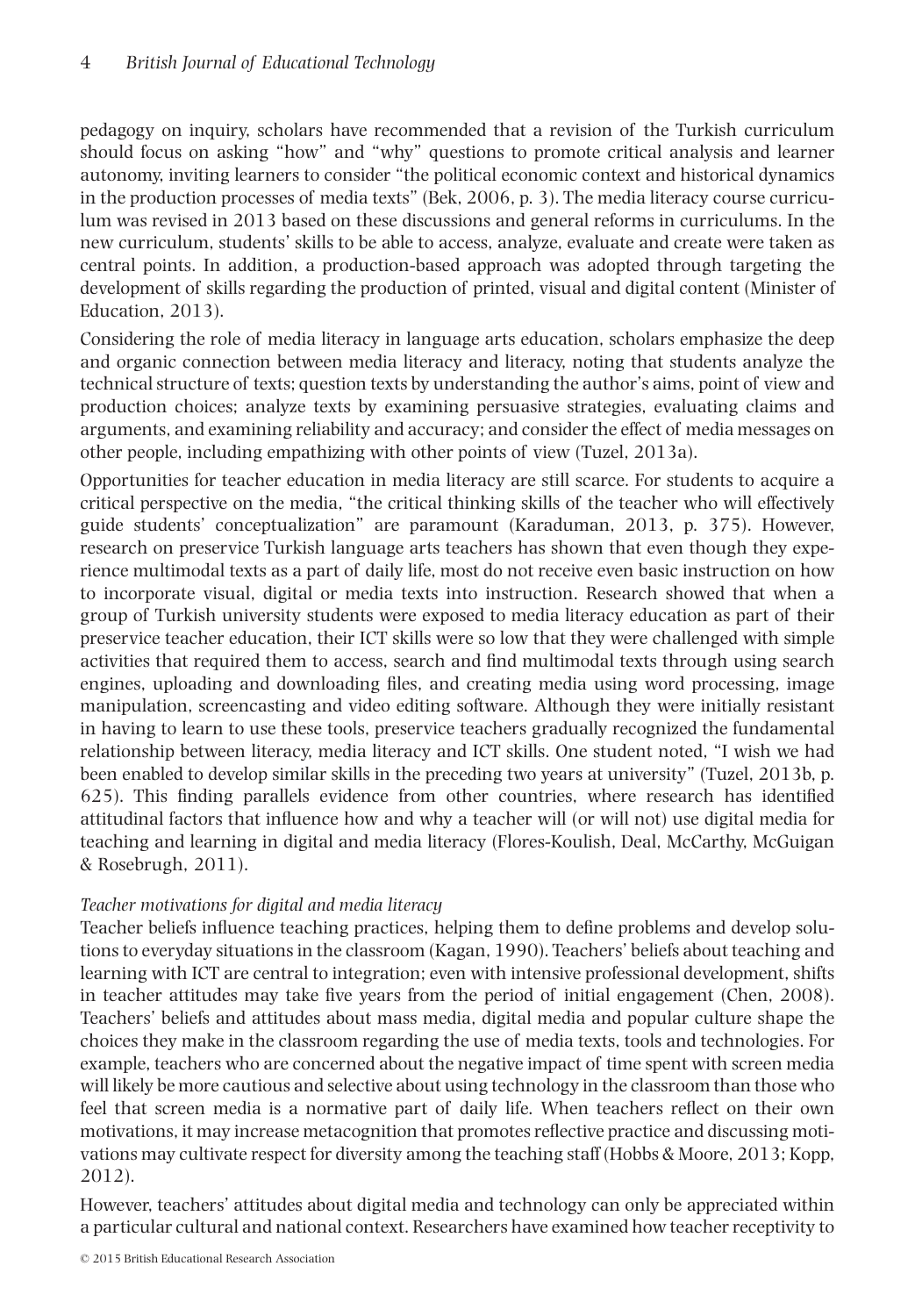use digital media is influenced by a number of external factors, including access to equipment and other resources, quality of software and hardware, ease of use, incentives to change, support and collegiality in their school, school and national polices (Mumtaz, 2000). In the United States, teachers have diverse perspectives on digital technology and about their own use of media and technology for purposes of teaching and learning. In a meta-analysis of nationally representative teacher surveys in the United States, five teacher surveys conducted by Public Broadcasting System (PBS) Learning, Common Sense Media, the Joan Ganz Cooney Center, the Gates Foundation and the Pew Research Center's Internet and American Life Project were examined (Pressey, 2013). Several key themes in teacher attitudes about media and technology emerged, including some fear associated with negative impact of media and technology. For example, one in five teachers believe that technology distracts from learning and 71% agree that students' use of entertainment media is diminishing attention span.

However, teachers also value the many benefits that media and technology can provide. For example, 75% agree that technology engages and motivates learners and 17% agree that media has a positive impact on prosocial behaviors "by exposing them to diverse viewpoints and experiences." Notably, all five studies found that teacher comfort level was one of the biggest barriers to incorporating technology into teaching, with fewer than one in five teachers identifying as "tech savvy." Other differences in the frequency of use of educational technology were found between teachers depending on their subject specialization, with science teachers being most likely to use media and technology and math teachers being most unlikely to use it.

Because educators have a variety of beliefs and attitudes about the best ways to support students' critical thinking, creativity, communication and collaboration skills using media, computer-based technologies and media production tools, it is essential to examine the attitudes and habits of mind that may shape teachers' decision to use digital media for learning.

## *Purpose and research questions*

The study investigates the digital learning motivation profiles of a large sample of Turkish teachers in relation to their subject-area specializations, access to media and digital tools, and frequency of use of different types of media and technology tools in their role as educators. These research questions are explored:

*RQ1.* How available are media, computer-based and media production tools and how frequently do teachers use different types of media and technology tools?

*RQ2.* What is the relationship between teachers' access to media and digital tools, their subject-area specializations, and the frequency of their use of these devices?

*RQ3.* What is the relationship between the digital learning motivation profiles of Turkish teachers and their subject-area specialization?

## **Methodology**

This study uses descriptive survey research methodology to determine specific characteristics of the sample and then to determine the possible causes for differences (Fraenkel, Wallen & Hyun, 2012). After describing the availability of different types of media and digital technologies, we examine teachers' frequency of use of media and technology by comparing this to their subjectarea specialization and digital learning motivation profiles.

## *Sampling*

We distributed the online questionnaire widely, using email recruitment, listservs, social media and snowball sampling between January 2014 and June 2014. In sampling strategy, we recruited social studies, language arts and ICT teachers as media literacy and ICT courses are taught by these teachers. There were a total of 2936 participants in the study, with 2820 cases of complete and usable data. As Table 1 shows, there were nearly equal numbers of male and female subjects.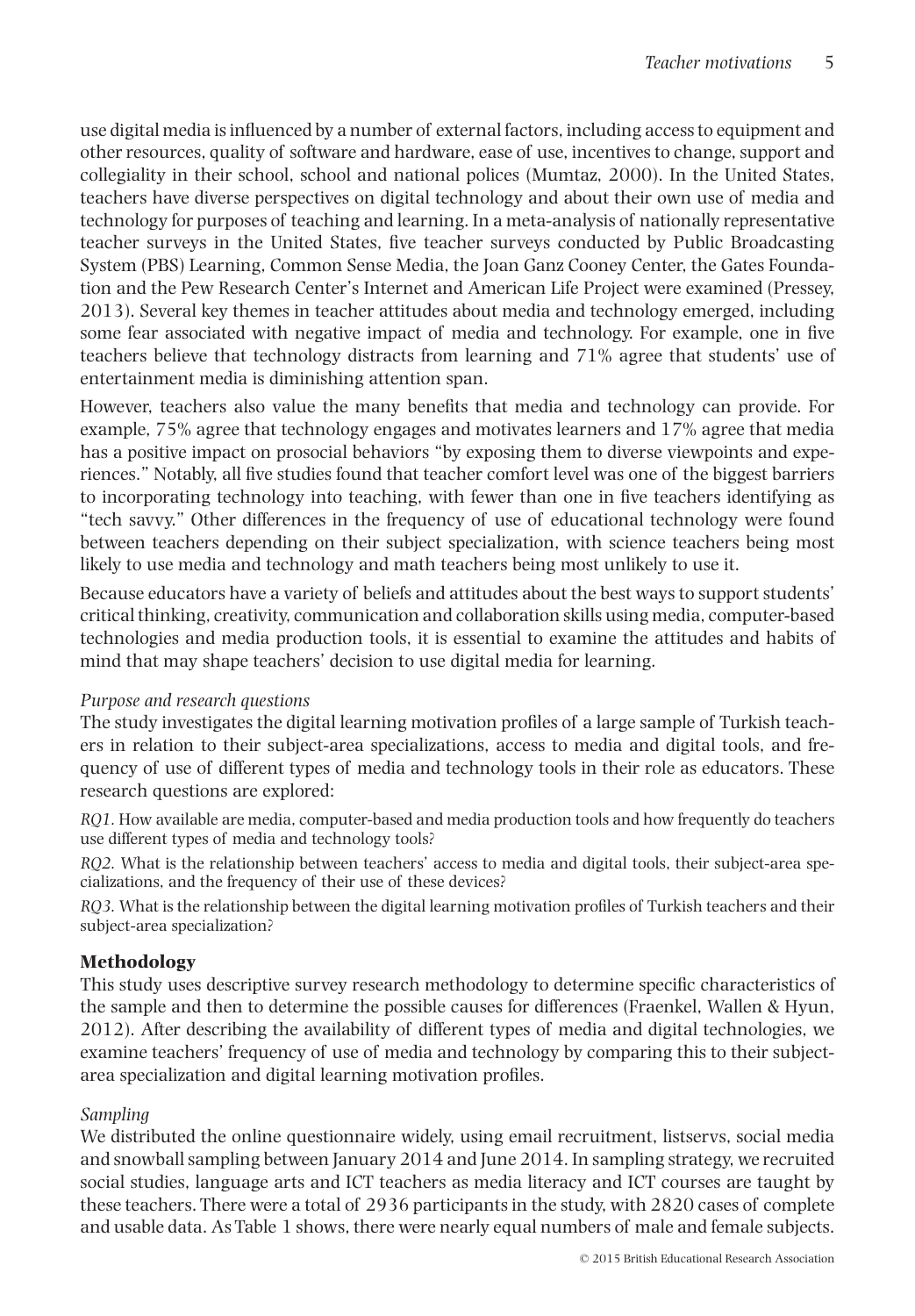|                                | F    | $\%$ |
|--------------------------------|------|------|
| Gender                         |      |      |
| Male                           | 1361 | 48.3 |
| Female                         | 1459 | 51.7 |
| <b>Years of teaching</b>       |      |      |
| $1 - 5$                        | 1519 | 53.9 |
| $6 - 10$                       | 520  | 18.4 |
| $11 - 15$                      | 313  | 11.1 |
| 16 >                           | 468  | 16.6 |
| <b>School residential area</b> |      |      |
| Rural                          | 668  | 23.7 |
| Small or middle town           | 1306 | 46.3 |
| Large town                     | 846  | 30   |
| <b>School type</b>             |      |      |
| Public                         | 2477 | 87.8 |
| Private                        | 343  | 12.2 |
| Age                            |      |      |
| $21 - 25$                      | 689  | 24.4 |
| $26 - 30$                      | 1052 | 37.3 |
| $31 - 40$                      | 596  | 21.1 |
| 41>                            | 483  | 17.1 |
| <b>Region</b>                  |      |      |
| Marmara                        | 916  | 32.5 |
| Iç Anadolu                     | 446  | 15.8 |
| Akdeniz                        | 251  | 8.9  |
| Ege                            | 286  | 10.1 |
| Karadeniz                      | 201  | 7.1  |
| Güneydoğu Anadolu              | 236  | 8.4  |
| Doğu Anadolu                   | 484  | 17.2 |

*Table 1: Demographic characteristics of subjects*

More than half of participants have been teaching for five years or less, and 60% of participants are under the age of 30, with respondents coming from all seven geographic regions of Turkey, working in public and private schools in large cities (30%), middle-size cities or towns (46%), and rural communities (24%). There are roughly similar numbers of teachers with subject-area specialization in ICT ( $n = 698$ ), language arts ( $n = 724$ ), social science ( $n = 521$ ) and other (*n* = 877). Although respondents are not a representative sample of the teaching population, the sample size does permit some generalization to the younger generation of Turkish teachers who are now using computers and social media as a part of daily life.

#### *Instrument: digital learning motivation profile*

Hobbs, Grafe, Boos and Bergey (2010) explored teacher motivations for digital learning and media literacy by creating a motivational inventory for media education, using an exploratory cross-national sample of 350 German and US teachers to understand how teacher motivations may be associated with the likelihood of using media and technology in the classroom. In creating a typology of motivations, they tested 156 Likert scale attitude statements using a 5-point scale (*strongly agree* to *strongly disagree*) designed to align with a comparative study of German and US media education, developed by Grafe (2010), that found five common motivations regarding the desired outcomes for media literacy in the scholarly literature in both nations: textual analysis, focus on interpretation and meaning-making, examination of source credibility, reflection on media effects and influence, and examining authorship and ownership. The instrument also measured types of and frequency of media and technology use in the classroom, preparedness for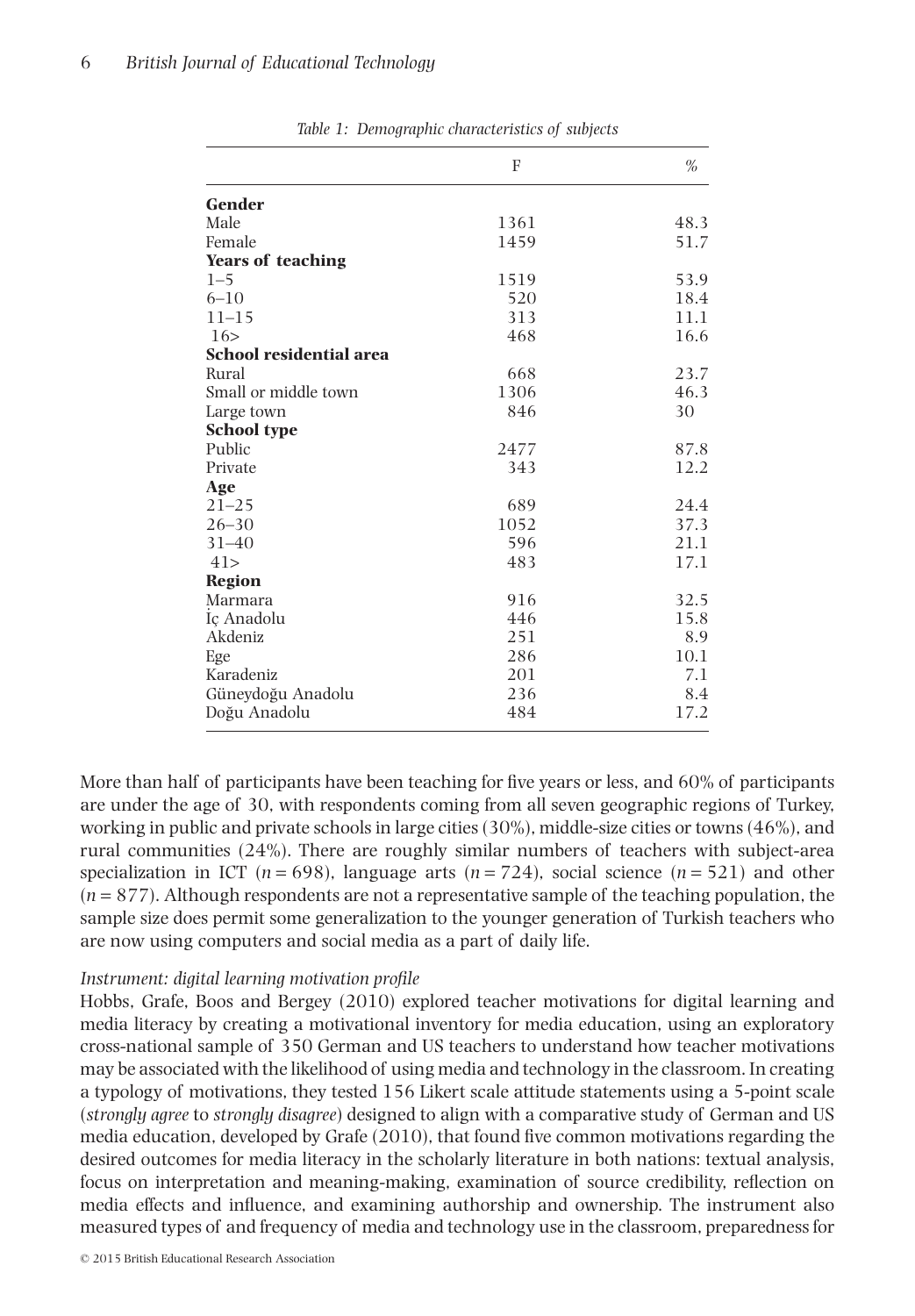media education, levels of school support, equipment access, perception of potential harm and potential value of media, and preferences for professional development programs.

Building on this work, Hobbs and Moore (2013) revised questionnaire items to create the online Digital Learning Horoscope, which is available in English at http://quiz .powerfulvoicesforkids.com. The 48-item Likert scale instrument uses a 5-point scale (*very important* to *not important*) to measure 12 digital learning motivation profiles aligned to teacher empowerment-protection beliefs and conceptual themes.

The Digital Learning Horoscope profiles were based on the observation that teachers have differential levels of attachment to empowerment-protectionist beliefs about the affordances or liabilities of media and technology. The instrument measures differential levels of teacher valuation of: (1) technology tools, genres and formats; (2) message content and quality; (3) community connectedness; (4) texts and audiences; (5) understanding media systems; and (6) learner-centered focus.

As Figure 1 displays, the digital learning motivation measures feature the following 12 profiles: Techie, Professional (technology tools, genres and formats); Tastemaker, Professor (message content and quality); Activist, Teacher 2.0 (community connectedness); Alt, Trendsetter (texts and audiences); Watchdog, Demystifier (media systems); Motivator, Spirit Guide (learnercentered). There are four statements associated with each of the 12 profiles. Two have a valence with themes of protection and two have a valence with themes of empowerment. For example, an example of an Activist item with a valence as protection is: "It's my job to help students examine how and why social institutions can be unjust and inequitable." An example of an Activist item with a valence as empowerment is: "Civic engagement should be activated by the use of media and technology in the classroom." Appendix S1 displays the complete instrument in English and Turkish.

## *Turkish adaptation*

The Turkish translation of the instrument was carried out in four stages. In the first phase, three native speakers of Turkish worked independently to translate items. These translations were examined comparatively and a single Turkish version was created. In the second phase, a backtranslation process was conducted through the translation of the Turkish version into English. In the third phase, these two versions were compared and a new revision was created. Finally, the instrument was reviewed by three ICT experts.

In order to check the language equivalence of the instrument, 107 Turkish senior English Language Teaching (EL) students studying at a university were included. Students completed the English version of the instrument and after two weeks, they completed the Turkish version of the instrument. Results showed high levels of reliability between the two versions, with Cronbach's alpha value of .87. These phases of translation were necessary because media literacy is a relatively new concept in Turkey and certain professional and academic language was deemed to be unfamiliar to practitioners. We also wanted to ensure that the meaning of the items had high levels of fidelity to the English language instrument.

## *Approach to data analysis*

The digital learning motivation instrument uses an algorithm to identify an individual's profile. Participants receive a score from 20 to 100 for each of the 12 profiles. A participant who rates all four profile items as *not important* receives a score of 20 and one who rates the same items as all *very important* receives a score of 100. We used each participant's highest score from among the set of 12 scores to determine an individual's profile. In cases where there was a tie between two top scores, we examined the range in terms of the determination of the most dominant type of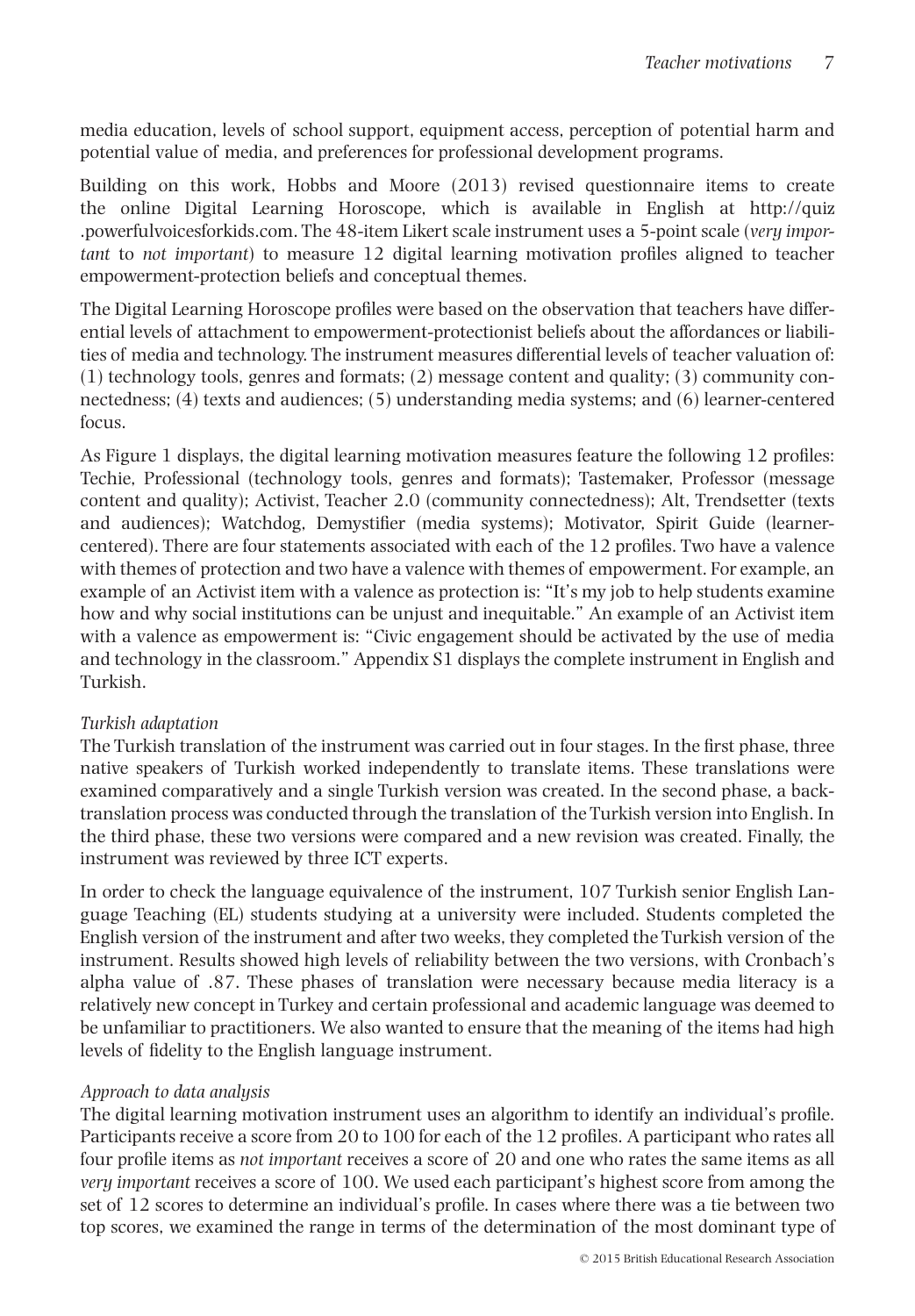## **Tool. Genre or Format Focus: Professional and Techie**



## PROFESSIONAL

You develop students' creative competencies and practical skills as future authors, artists, writers, or media professionals.

## Focus on Content & Ouality: Tastemaker and Professor



# **TASTE-MAKER**

You want students to appreciate culturally important media in history. art, literature, and sciences.

### **Community Connection: Activist and Teacher 2.0**



# **ACTIVIST**

You support students' civic engagement by engaging with media and technology to address real-world **PALIPS** 

### Focus on Texts & Audiences: Alt and Trendsetter



goals.

**PROFESSOR** 

You help students use media and technology to connect with and learn from others as networked digital citizens.

## **ALT**

You challenge students with alternative ways of finding, using, thinking about, and creating media off the beaten path.



# **TRENDSETTER**

You meet students "where they live" by connecting the classroom to contemporary popular culture.

## **Understanding Media Systems: Watchdog and Demystifier**



## **WATCHDOG**

You want students to think about economic and political contexts of media and technology as systems that shape our lives.

## Learner-centered: Spirit Guide and Motivator



# **SPIRIT GUIDE**

You are dedicated to helping students use media to support their social and emotional well-being.



# **DEMYSTIFIER**

You want students to develop critical thinking skills by "pulling back the curtain" on how media is constructed.

# **MOTIVATOR**

You cultivate students' autonomy as independent learners who go where their creativity takes them.

*Figure 1: Digital learning motivation profiles*



# **TECHIE**

You know that digital media technology and tools engage students more deeply in authentic learning.

You want students to gain content

knowledge by using media and technology to advance learning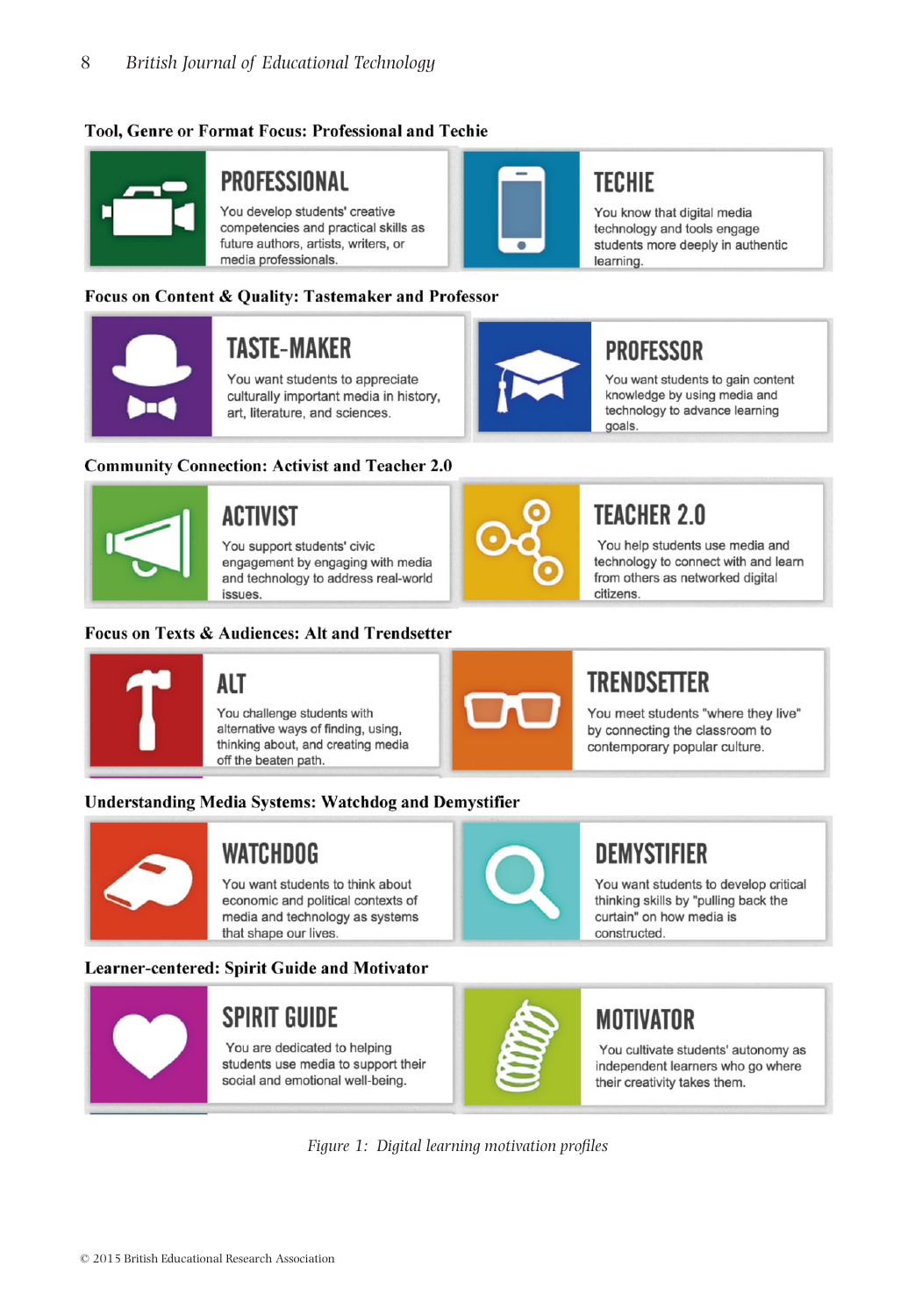motivation. We determined that the motivation profile with the narrower range is more dominant because the narrowing of the range interval makes it more difficult to place in that area.

After cleaning the data, we tested our research hypotheses by first producing descriptive statistics, followed by crosstabs, chi-square and one-way analysis of variance (ANOVA). Multinomial logistic regression (Fraenkel *et al*, 2012) was also utilized to examine relationships between the availability and frequency of use of digital tools, teachers' professional affiliation and their digital learning motivation profiles.

## **Results**

## *Availability and frequency of use of media and technology tools*

The first research question predicted that media, computer-based and media production tools are differentially available to teachers and the frequency of use of different types of media and technology tools is highly varied. To determine differential levels of availability of media and technology tools, we distinguished between more traditional *media tools* like televisions, radios, CD-DVD players, overhead projectors; *computer-based tools* like computers, data projectors and smart boards; and *media production tools* like cameras, video cameras, smartphones, document cameras and voice recorders. Results show that 87% of teachers have access to computer-based tools, 40% have access to media production tools and only 13% have access to media tools. Table 2 displays these results.

|                              | n    | $\%$ |
|------------------------------|------|------|
| <b>Availability of tools</b> |      |      |
| Media tools*                 | 377  | 13.4 |
| Computer-based tools**       | 2443 | 86.6 |
| Media production tools***    | 1135 | 40.2 |
| <b>Frequency of use</b>      |      |      |
| Media tool use               |      |      |
| Never                        | 1156 | 41   |
| At least once a semester     | 1183 | 42   |
| At least once a month        | 369  | 13.1 |
| At least once a week         | 97   | 3.4  |
| Daily                        | 15   | 0.5  |
| Computer-based tool use      |      |      |
| Never                        | 324  | 11.5 |
| At least once a semester     | 673  | 23.9 |
| At least once a month        | 1269 | 45   |
| At least once a week         | 448  | 15.9 |
| Daily                        | 106  | 3.8  |
| Media production tool use    |      |      |
| Never                        | 1733 | 61.5 |
| At least once a semester     | 836  | 29.6 |
| At least once a month        | 188  | 6.7  |
| At least once a week         | 43   | 1.5  |
| Daily                        | 20   | 0.7  |
|                              |      |      |

|                             | Table 2: Descriptive statistics for media, computer-based and production |
|-----------------------------|--------------------------------------------------------------------------|
| tools: availability and use |                                                                          |

\*TV, radio, CD-DVD player, overhead projector, etc.

\*\*Smart board, computer, projector, etc.

\*\*\*Tablet PC, camera, video camera, smartphone, document camera, voice recorder, etc.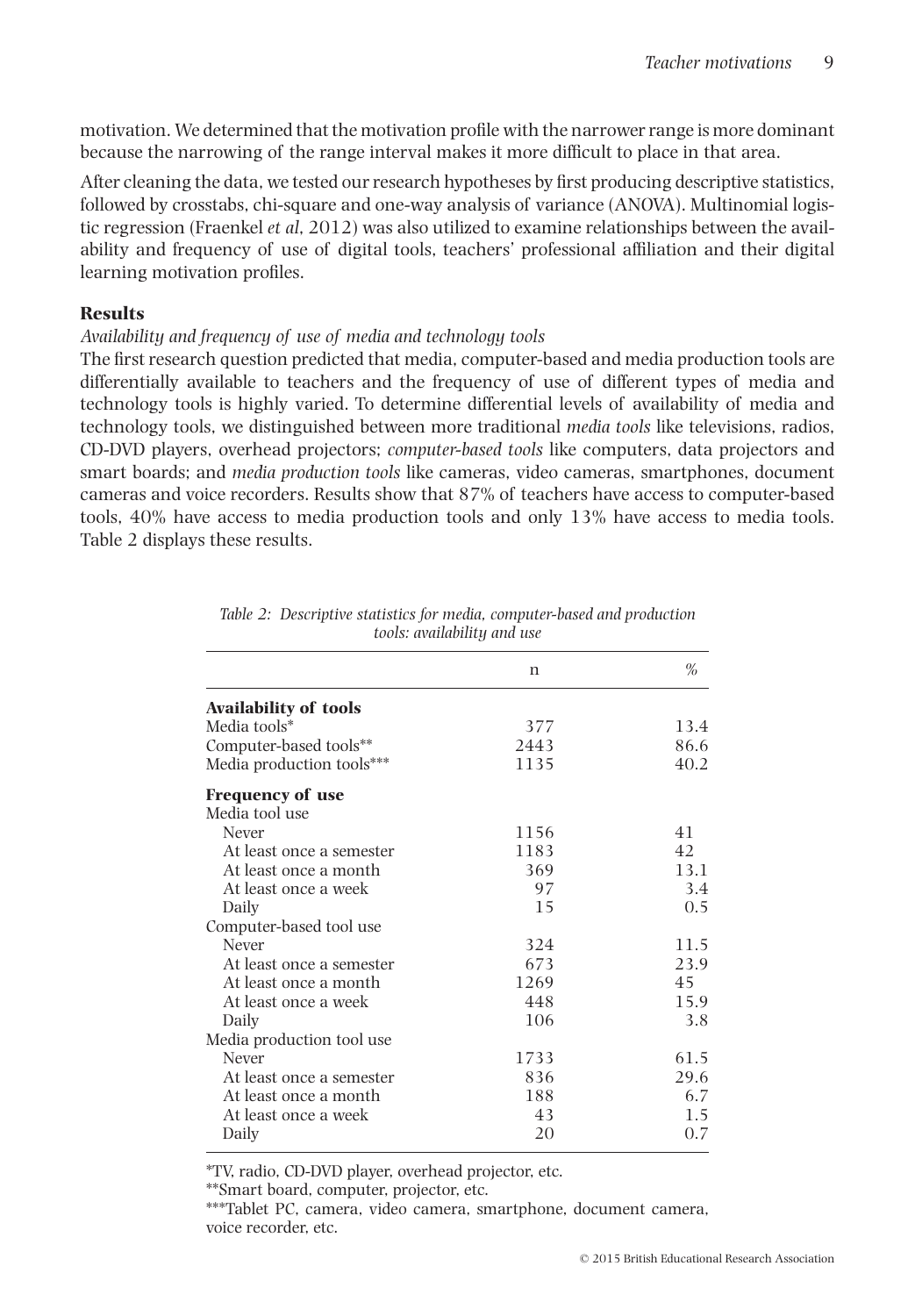Computer-based tools are far more frequently used by Turkish teachers than other types of media and technology. Media tools are infrequently used, with 41% of participants reporting never using them and 42% using them only once a semester. Because computer-based tools are so common, teachers report using them more frequently, with 3.8% using them daily, 15.9% using them at least once a week, 45% using them once a month and 23.9% using them once a semester. Only 11.5% of teachers report never using computer-based tools. Media production tools, although more available to teachers than more conventional media tools, are never used by 61.5% of participants. Only 2.2% of the sample use media production tools daily or at least once a week.

## *Media availability by subject-area specialization*

The second research question predicted that there is a relationship between teachers' access to media and digital tools, their subject-area specializations, and the frequency of their use of these devices. Turkish teachers have different levels of equipment availability and different patterns of media usage in the classroom depending on their subject-area specialization. To determine differential levels of availability of media and technology tools, we distinguished between more traditional *media tools* like televisions, radios, CD-DVD players, overhead projectors; *computerbased tools* like computers, data projectors and smart boards; and *media production tools* like cameras, video cameras, smartphones, document cameras and voice recorders. We found statistically significant differences between teachers in the availability and use of media tools, computer-based tools and media production tools. In order to determine the difference, post hoc comparisons using Tukey HSD test were used.

Results indicate that there are statistically significant differences in the availability of traditional media tools in the classroom by subject-area specialization. ICT teachers report 0.36 devices  $(SD = 0.619)$ , while language arts teachers report 1.36 tools  $(SD = 0.647)$ , social science teachers report 0.71 devices (*SD* = 0.593) and other teachers report 1.02 tools (*SD* = 0.572). A oneway ANOVA revealed significant differences between the groups, *F*(3, 2816) = 31.86, *p* < .000.

Availability of computer-based tools also varies by a teacher's subject-area specialization, with ICT teachers having an average of  $4.88$  devices  $(SD = 0.720)$ , far more than language arts teachers  $(M = 2.31, SD = 0.635)$  or social science teachers  $(M = 2.22, SD = 0.801)$  and other teachers ( $M = 2.16$ ,  $SD = 0.819$ ). A one-way ANOVA revealed significant differences between groups, *F*(3, 2816) = 30.70, *p* < .000.

Availability of production tools also varies by subject-area specialization, with ICT teachers having an average of 1.86 devices (*SD* = 0.545), far more than language arts teachers (*M* = 0.81, *SD* = 0.917) or social science teachers (*M* = 0.929, *SD* = 0.881) and other teachers (*M* = 0.926, *SD* = 0.811). A one-way ANOVA revealed significant differences between groups, *F*(3,  $2816$ ) = 57.93, *p* < .000.

## *Media use by subject-area specialization*

Statistically significant differences were also found in the frequency of use of media and technology depending on teachers' subject-area specialization. In order to determine the differences, post hoc comparisons using Tukey's HSD test was used. Social Science teachers have the lowest levels of media use  $(M = 1.36, SD = 0.647)$  and ICT teachers have the highest level of media use  $(M = 2.06 SD = 0.939)$ . A one-way ANOVA revealed significant differences between groups,  $F(3, 1)$  $2816$ ) = 24.10, *p* < .000.

Computer-based tools are most frequently used by ICT teachers  $(M = 4.13 S D = 0.550)$ , followed by social science teachers (*M* = 2.88 *SD* = 0.998) and other teachers (*M* = 2.92 *SD* = 0.917). The lowest level usage of computer-based media is found among language arts teachers (*M* = 2.17, *SD* = 0.990). A one-way ANOVA revealed significant differences between groups, *F*(3,  $2816$ ) = 114.5, *p* < .000.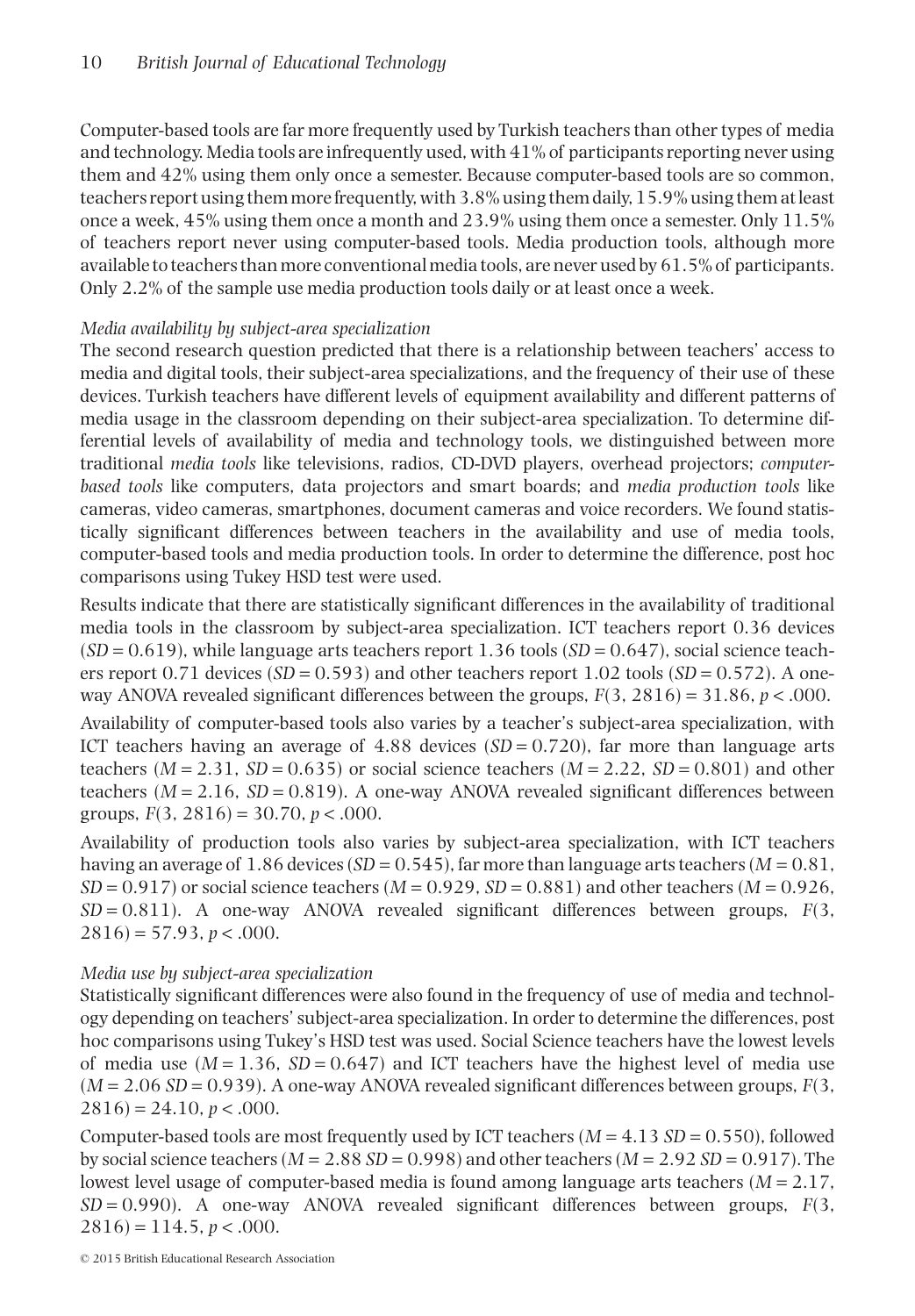Media production tools are the least used of all media types and a one-way ANOVA revealed no significant differences between groups. ICT teachers' mean usage scores are 0.78 (*SD* = 0.712) as compared with social science teachers  $(M = 0.71, SD = 0.598)$ , language arts teachers  $(M = 0.69, SD = 0.571)$  and other teachers  $(M = 0.70, SD = 0.612)$ .

## *Teachers' subject-area specializations and digital learning motivation profiles*

Our third research question predicts that there is a relationship between the digital learning motivation profiles of Turkish teachers and their subject-area specialization. We used chi-square analysis to determine the relationship between teachers' subject-area specializations and their digital learning motivation profiles, finding statistically significant differences between subjectarea specializations by motivations profile  $(X_3, Y_3 = 1501.9)$ . Among the overall sample, the most common motivation profiles include Techie  $(n = 692)$ , Demystifier  $(n = 441)$  and Tastemaker (*n* = 351). For social science, language arts and ICT teachers, 50% or more teachers are identified with just two of the 12 profiles. Bold faced data on Table 3 shows that social science teachers are predominantly Activists (39.3%) and Demystifiers (15%). Language arts teachers are largely Demystifiers (30.2%) and Tastemakers (25.1%). ICT teachers include a large number of Techies (47%) and Alts (11.5%). Other teachers are also predominantly Techies (28.8%) and Alts  $(12.3\%)$ .

A logistic regression analysis was conducted to predict digital learning motivation profile using subject-area specialization as a predictor. Multinomial logistic regression is used to explain the relationship between a dependent nominal variable and a continuous-level independent variable (Burns & Burns, 2009). A test of the full model against a constant-only model was statistically significant, indicating that the motivational profiles as a set reliably distinguished between teachers with different subject-area specializations ( $\chi^2$  = 72.46, *p* < .000). Table 4 displays these results. Nagelkerke's  $R^2$  of .46 indicated a moderately strong relationship between prediction and grouping. Table 4 shows that when a participant is a social science teacher, an odds ratio of 27.94 suggests that a he or she is 27 times more likely to be an Activist. When a participant is a language arts teacher, he or she is 13 times more likely to be a Demystifier. When a participant is an ICT teacher, he or she is 34 times more likely to be a Techie.

## **Discussion**

This study breaks new ground in our understanding of the motivations of elementary and secondary teachers in Turkey who are interested in digital and media literacy learning. In addressing our first research question, we found that most Turkish teachers do have access to computer-based tools in schools. While the availability of media, computer-based tools and media production devices is still quite uneven in Turkish public and private schools, this study shows that many teachers do have access to computers, video cameras, DVD players and other digital media resources, and are making efforts to use them regularly in the classroom. Our second research question explored the relationship between teachers' access to media and digital tools, their subject-area specializations, and the frequency of their use of these devices. Computerbased resources are the most common and frequently used resources by all teachers. Sadly, even though media production resources are available to 40% of the teachers in our study, fewer than 10% use such tools (like video cameras, voice recorders, smartphones or other media production tools) with their students more than once a semester. Our third research question explores the relationship between the digital learning motivation profiles of Turkish teachers and their subject-area specialization. This study found statistically significant relationships between teachers' professional role identity (as language arts, social science or ICT teachers) and their scores on the digital learning motivations profile.

Teacher role identities and motivations may contribute to differences in media and technology use. Teachers with different professional identities have different motivations for using digital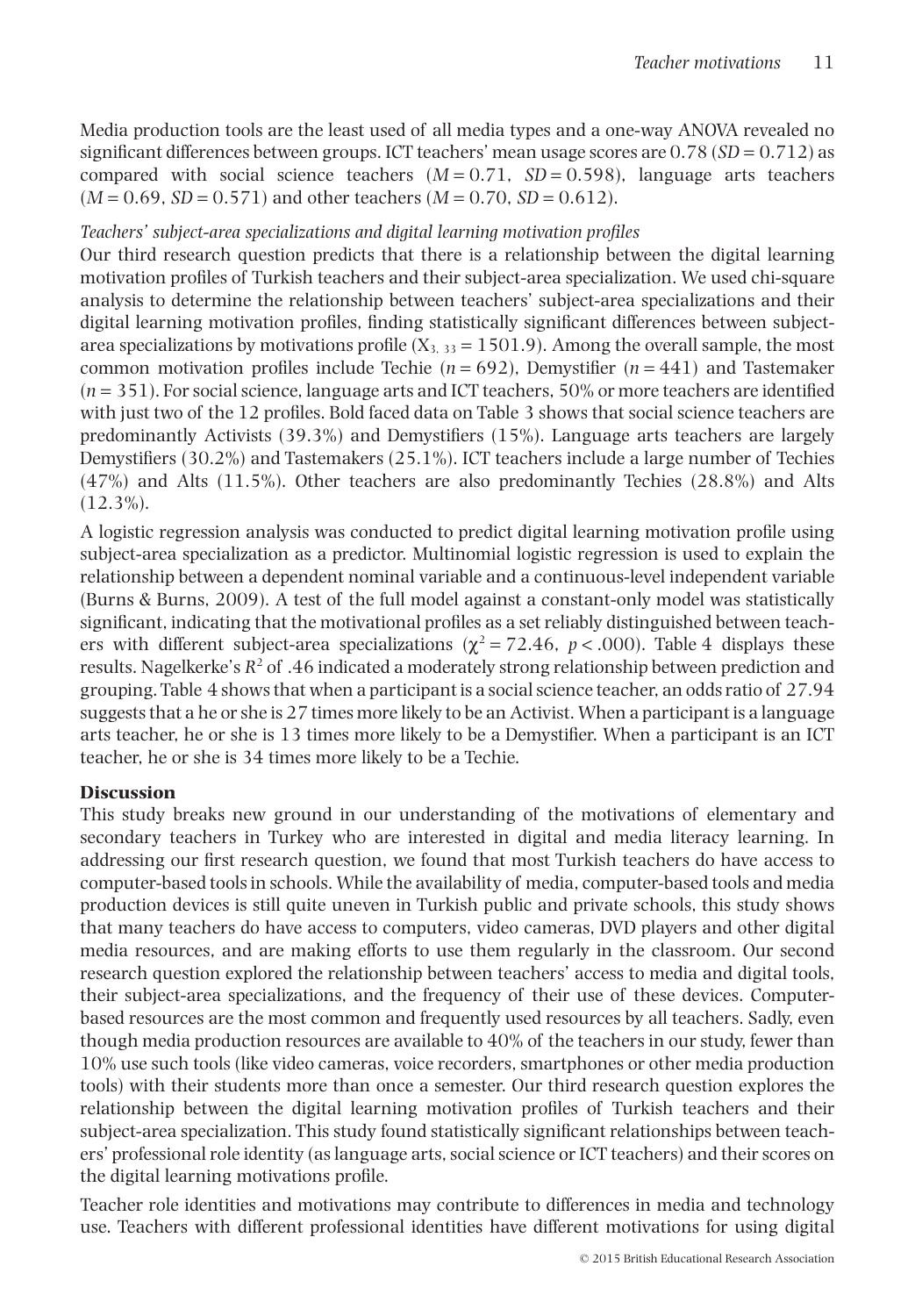|                                              |                   |                    |           | Table 3: Teachers' professions and digital learning motivation profiles |         |                   |                 |                        |            |                      |
|----------------------------------------------|-------------------|--------------------|-----------|-------------------------------------------------------------------------|---------|-------------------|-----------------|------------------------|------------|----------------------|
|                                              | Social Science (n | $= 521$            |           | Language Arts ( $n = 724$ )                                             |         | ICT ( $n = 698$ ) |                 | Other $(n = 877)$      |            | Total ( $n = 2820$ ) |
|                                              |                   | $\%$               | E         | $\%$                                                                    | E       | $\%$              | $\mathbf{r}$    | $\%$                   | E          | L                    |
| Focus on genre or format                     |                   |                    |           |                                                                         |         |                   |                 |                        |            |                      |
| Professional                                 |                   |                    |           |                                                                         |         | $\circ$           | ഗ               |                        | m          |                      |
|                                              |                   | $\Xi$              | 53        | 7.3                                                                     | 328     | $\frac{1}{4}$     | 253             | $0.6$<br>28.8          | 692        | $\frac{0.2}{24.5}$   |
|                                              |                   |                    |           |                                                                         |         |                   |                 |                        |            |                      |
| Techie<br>Focus on content and quality<br>19 |                   | 3.6                |           |                                                                         | $_{60}$ |                   |                 |                        |            |                      |
| Professor                                    |                   | 2.5                | 182<br>11 | $25.1$<br>1.5                                                           | 19      | $rac{6}{2.7}$     | 90              | $\frac{0.3}{6}$        | 351<br>96  | $12.4$<br>$3.4$      |
| Focus on community connection                |                   |                    |           |                                                                         |         |                   |                 |                        |            |                      |
| Activist                                     | 205               | 39.3               | 22        | 3                                                                       |         | $\frac{3}{4}$ .9  | $\frac{2}{60}$  | ی به<br>6.6            | 261<br>105 | 9.7<br>3.7           |
| Teacher 2.0                                  |                   | $\overline{2.1}$   |           | $\circ$                                                                 | 34      |                   |                 |                        |            |                      |
| Focus on texts and audiences                 |                   |                    |           |                                                                         |         |                   |                 |                        |            |                      |
| Trendsetter                                  | $\overline{10}$   |                    | 28        |                                                                         | $\circ$ |                   | $\overline{40}$ |                        |            |                      |
| Alt                                          | 36                | $\frac{0.9}{0.9}$  | $\infty$  | $\frac{3.1}{1.1}$                                                       | 80      | $\frac{13}{11.5}$ | 108             | $\frac{4.6}{12.3}$     | 87<br>232  | $\frac{1}{3}$ .2     |
| Focus on understanding media systems         |                   |                    |           |                                                                         |         |                   |                 |                        |            |                      |
| Demystifier                                  | $\overline{8}$    | $\frac{15}{1}$     | 219       | $30.2$<br>11.3                                                          | 64      | $\frac{2}{1.6}$   | 80              | $\frac{1}{5.7}$        | 141        | 15.6                 |
| Watchdog                                     |                   |                    | 82        |                                                                         | $\Box$  |                   | $50\,$          |                        | 159        | 5.6                  |
| Focus on learner-centered instruction        |                   |                    |           |                                                                         |         |                   |                 |                        |            |                      |
| Motivator                                    |                   |                    | 85        | $11.7$<br>4.7                                                           |         | S                 | $rac{6}{20}$    | $\frac{1}{4}$ $\infty$ | 175<br>216 | 6.7<br>7.7           |
| Spirit guide                                 | Ρç                | $\frac{3.6}{10.7}$ | 34        |                                                                         | 56      | $^{\circ}$        |                 |                        |            |                      |
|                                              |                   |                    |           |                                                                         |         |                   |                 |                        |            |                      |

\**p* = .000; \*\**p* < .00001.  $\chi^2 = 1501.90; df = 33.$ 

 $*_p = .000;$   $^{**}p < .00001$ .<br>  $\chi^2 = 1501.90; d f = 33$ .<br>
ICT: information and communication technology<br>
Bold numbers indicate the dominant motivation types Bold numbers indicate the dominant motivation types ICT: information and communication technology

12 *British Journal of Educational Technology*

© 2015 British Educational Research Association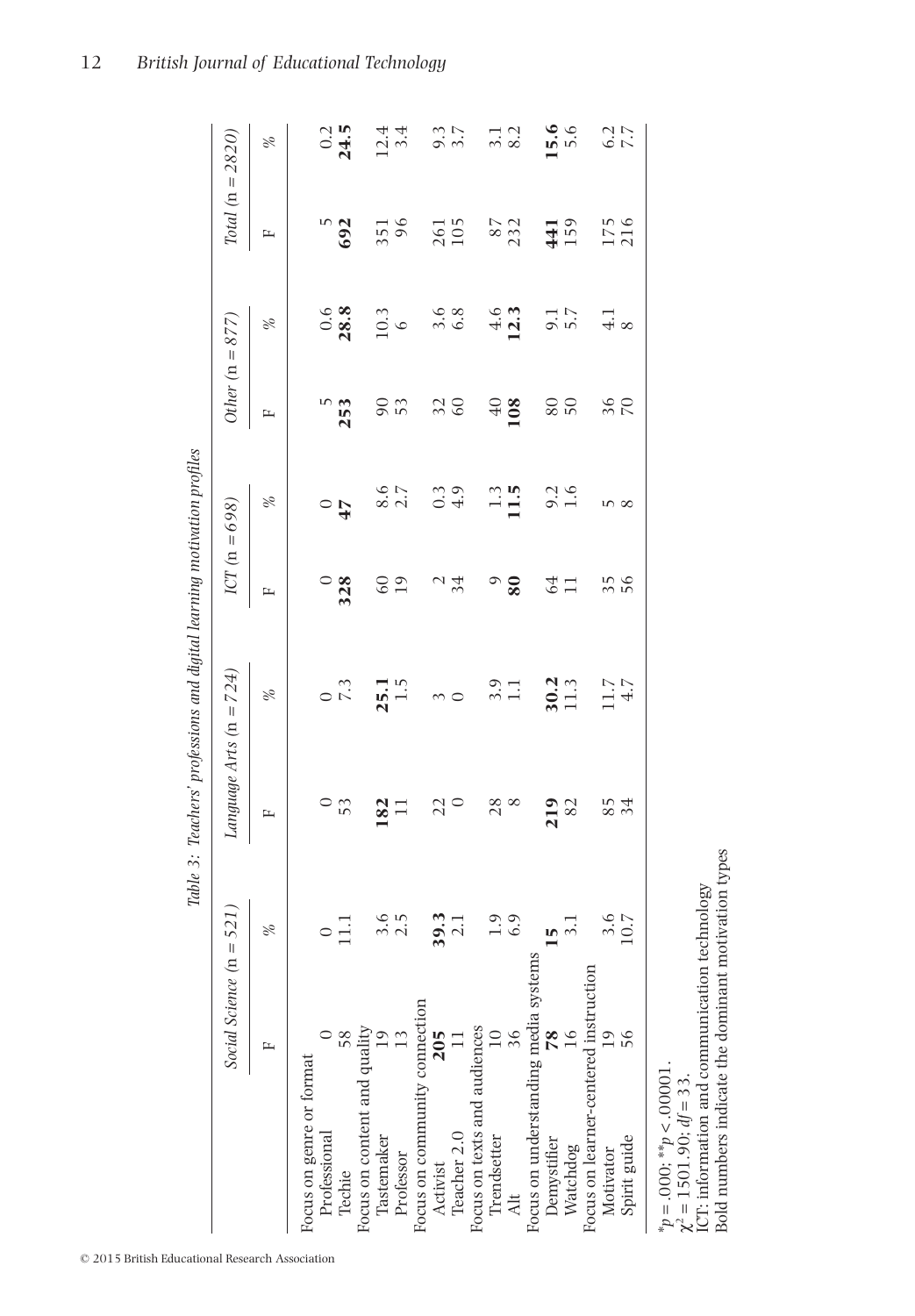|                        |             |                 |          |        | 95% CI for odds ratio |        |  |  |
|------------------------|-------------|-----------------|----------|--------|-----------------------|--------|--|--|
|                        |             | B(SE)           | p        | Lower  | Odds ratio            | Upper  |  |  |
| Social Science teacher | Intercept   | $-1.473(0.146)$ | $\theta$ |        |                       |        |  |  |
|                        | Activist    | 3.330 (.239)    | $\Omega$ | 17.478 | 27.94                 | 44.678 |  |  |
|                        | Demystifier | 1.448 (.216)    | $\Omega$ | 2.787  | 4.25                  | 6.49   |  |  |
|                        | Tastemaker  | $-0.082$ (.291) | .777     | 0.52   | 0.92                  | 1.63   |  |  |
|                        | Techie      | $-0.048(0.101)$ | .619     | 0.292  | 0.48                  | 0.996  |  |  |
| Language Arts teacher  | Intercept   | $-1.563(0.151)$ | $\Omega$ |        |                       |        |  |  |
|                        | Activist    | 1.188(.315)     | $\theta$ | 1.768  | 3.28                  | 6.09   |  |  |
|                        | Demystifier | 2.570(.200)     | $\theta$ | 8.835  | 13.06                 | 19.328 |  |  |
|                        | Tastemaker  | 2.267(.199)     | $\Omega$ | 6.541  | 9.65                  | 14.246 |  |  |
|                        | Techie      | $-0.65(136)$    | .865     | 0.395  | 0.76                  | 1.023  |  |  |
| ICT teacher            | Intercept   | 0.260(0.84)     | .002     |        |                       |        |  |  |
|                        | Activist    | $-3.032(734)$   | $\Omega$ | 0.011  | 0.04                  | 0.203  |  |  |
|                        | Demystifier | $-483(187)$     | .01      | 0.427  | 0.61                  | 0.891  |  |  |
|                        | Tastemaker  | $-665(.186)$    | $\theta$ | 0.357  | 0.51                  | 0.741  |  |  |
|                        | Techie      | 4.456 (.239)    | $\Omega$ | 25.521 | 34.68                 | 58.62  |  |  |

*Table 4: Multinomial logistic regression for teachers' professions and digital learning motivation profiles*

The reference category is: Other Teacher.  $R^2 = .43$  (Cox & Snell), .46 (Nagelkerke),  $p^2 = .206$  (McFadden). Model  $\chi^2$  = .72.46; *p* = .000.

ICT: information and communication technology

media and technology. The motivational profiles of Turkish teachers revealed three common identity positions: Techies, Demystifiers and Tastemakers. ICT teachers have substantially more access to media and technology and they most closely identify with the Techie motivation, using tablets, apps, programs, plug-ins, widgets, websites and other types of educational technology. These educators like experimenting with what these tools can do and see much potential to engage students with the media and technology tools they use in their everyday lives. Some ICT teachers are Alts, those inventive, perhaps "do-it-yourself " (DIY) teachers who challenge students with alternative ways of finding, using, thinking about and creating media in the classroom. Whether they use open source programs on school computers, encourage students to start alternative clubs or magazines, or introduce students to information that is off the beaten path, they are likely a key proponent of broadening students' understanding of the many different ways that people share information and ideas with others.

This study shows that Turkish language arts teachers are motivated by two distinctively different motivations. Some are Demystifiers who "pull back the curtain" to help students see how all forms of information and knowledge are constructed, emphasizing the practice of critical thinking, helping students ask good "how" and "why" questions. Some are Tastemakers—teachers who want to broaden their students' horizons, helping them to have exposure to a wide variety of texts, ideas, people and experiences that deepen their understanding of history, art, the sciences and society. They believe that a key component of students' future success in life will require them to draw from a variety of cultural sources both classical and popular. These motivations inspire an interest in media and technology for learning.

Finally, reflecting an interest in civic education, most Turkish social science teachers are Activists—they want to make society more just and equitable by promoting democratic participation, using media and technology in the classroom as a catalyst for students to have a voice in improving life in their communities and in the world.

This study has some limitations. Human motivations are complex and multifaceted. While this study uses a new instrument to identify 12 motivations for digital and media literacy education,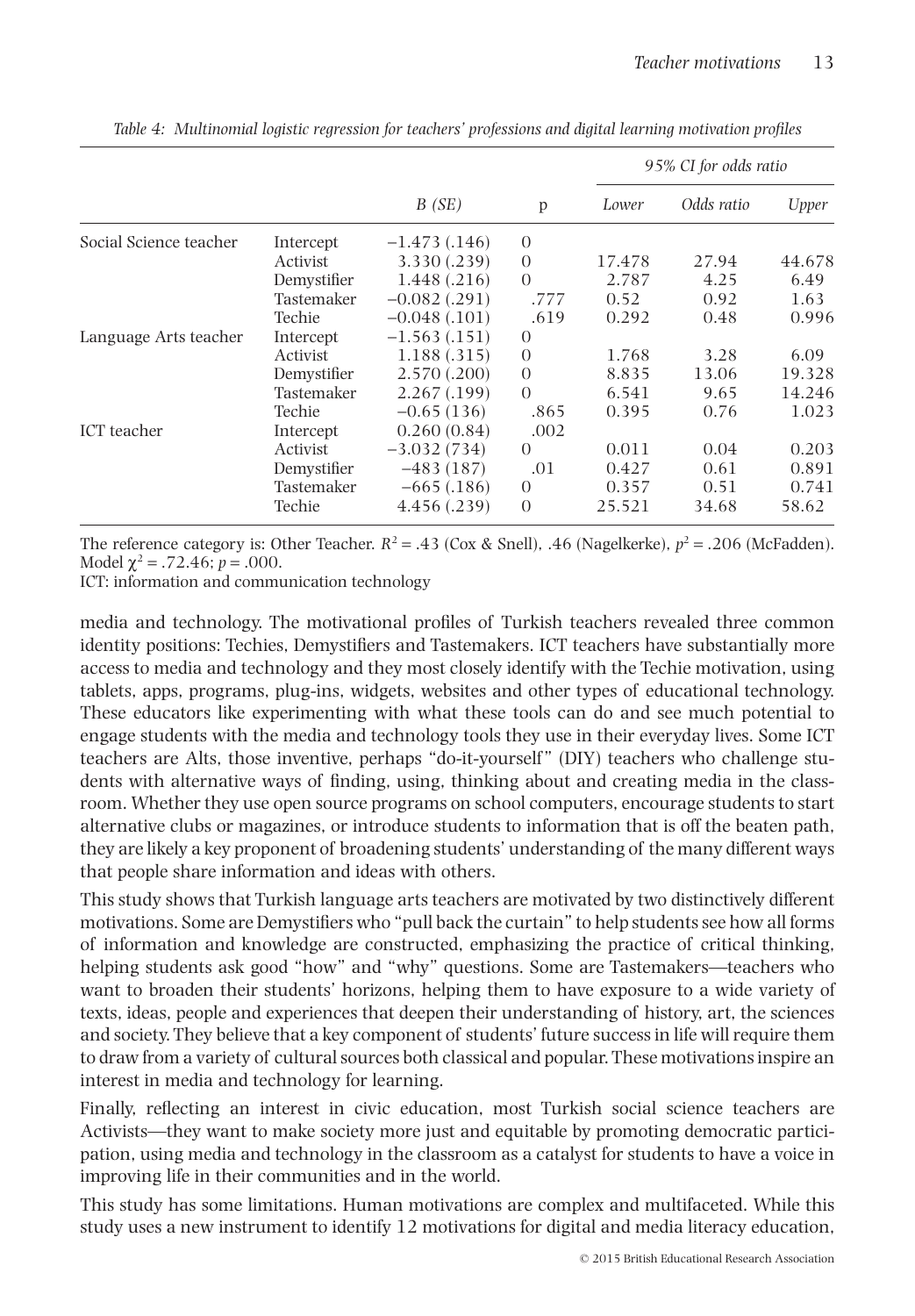we do not mean to essentialize or oversimplify teachers' motivations, which always exist in a dynamic cultural, historical and situational context. Future research should look at differential teacher motivations in relation to age, background and experience in order to better understand how teachers' own educational and life experiences may influence or shape digital learning motivation profiles.

Cultural differences also deserve further interrogation. One primary limitation is that some of the instrument's 12 digital learning motivations may not be relevant to the particular values of Turkish teachers. In previous versions of the instrument, a large number of US and German teachers self-identified as Motivators, but among Turkish teachers, this profile value was low. Qualitative interviews and focus groups with teachers should be used to better understand how Turkish teachers interpret each of the 12 motivational profiles. Finally, more information is needed about teachers who are making regular and consistent use of media production tools for learning and teaching. Case studies of these educators could be useful in understanding how media production activities can enter the classroom in the Turkish education context.

This study suggests that more awareness is needed about effective instructional strategies to engage the existing motivations of teachers and advance knowledge and competencies among language arts, social science, ICT and other teachers. Our findings show that ICT teachers continue to be the heaviest users of computer-based tools, which may contribute to the provision of specialist elective courses for learners. However, it is in the long-term interest of Turkish schools to use models where digital and media literacy are integrated into subject-area instruction, so that all children and young people in the nation can benefit from such instruction (Tuzel, 2013b). If only a few specialist teachers use media and technology tools, then momentum for bringing technology into general education across Turkey will inevitably diminish.

Our research found that digital learning motivation profiles reveal distinctive identity positions among social science, language arts, and ICT teachers in Turkey. Awareness of teacher motivations for digital learning could be an asset in the design and development of professional development programs. Trainers should consider assessing teachers' digital learning motivation profiles and building learning experiences that expand on the strengths of teachers' beliefs and the conceptual themes of most importance to them.

In particular, we recommend sensitivity in addressing the two different motivations among language arts teachers. Demystifiers are engaged by inquiry-oriented approaches to asking "how" and "why" questions about digital and media texts, while Tastemakers prefer approaches that focus on discriminating between texts to examine issues of quality and cultural value. Increased sensitivity and attention to teacher motivations could be especially useful in light of the evaluation of the Turkish *Fırsatları Artırma ve Teknolojiyi Iyileştirme Hareketi* (FATIH) project, where the lack of reflection about the purpose and aims of using technology may be hindering the impact of the program, because "if a teacher, school, district or country does not know whether they want to leverage ICT for assessment, student engagement, dropout-reduction, multimedia teaching support, classroom management, access to research, or many of the other potential uses, they will most likely not succeed in any of them" (Pouzevara *et al*, 2014, p. 11). Future research should explore how a better understanding of teacher motivations for digital learning could inspire innovation in teacher education across a wide range of educational contexts in Europe, Asia and around the world.

## **Acknowledgements**

The authors are obliged to Gokhan Yucel, Tuba Sever, Seval Hallac Dr. Salim Razi, Dr. Osman Yilmaz Kartal, Dr. Bekir Cakmak, Dr. Serkan Izmirli and Dr. Akif Cecen, who helped with the development of the Turkish translation. Thanks to Mazhar Bal for assistance with data collection.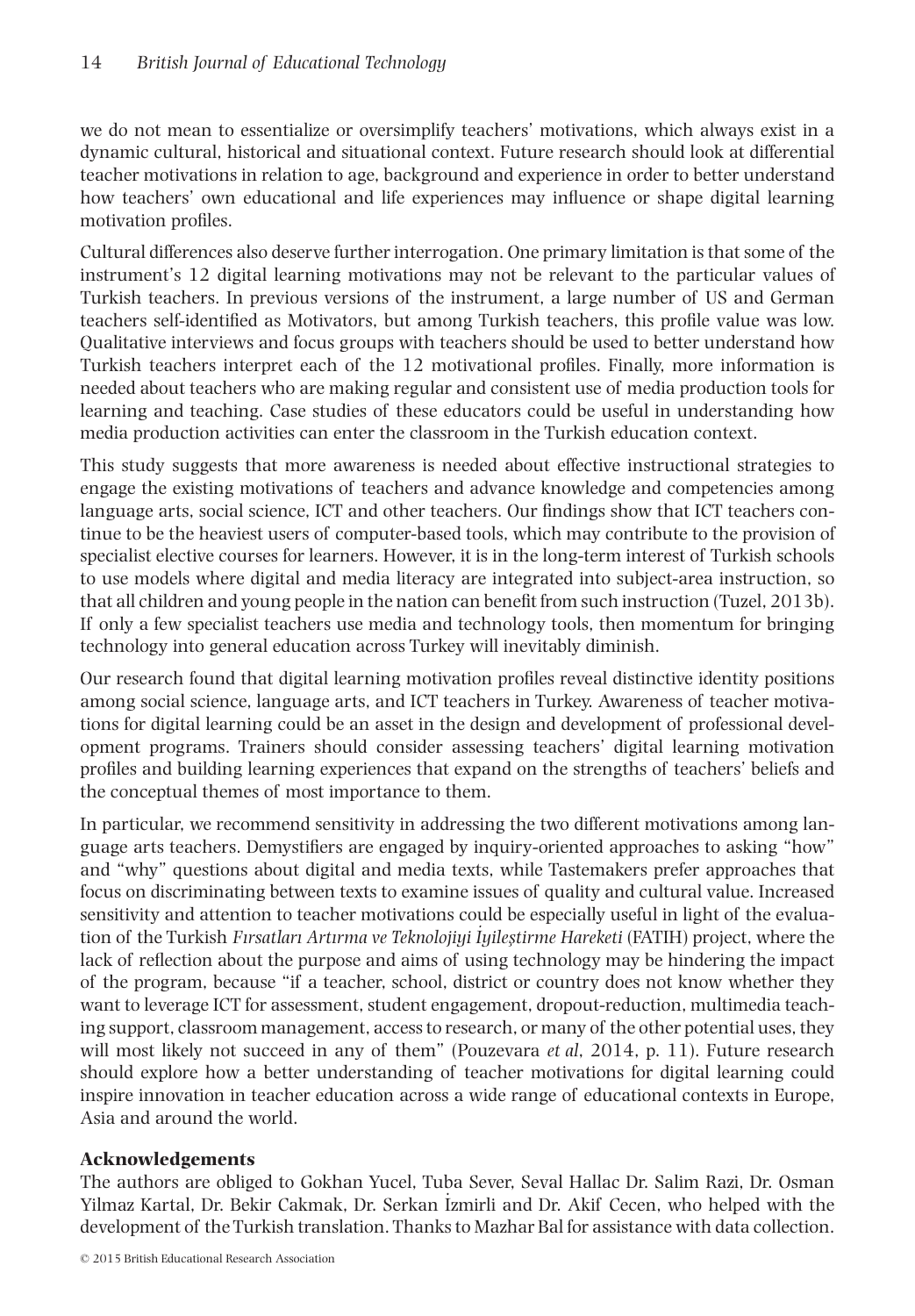Gratitude also goes to Dr. Resit Sendag and Dr. Dilshod Achilov who assisted with statistical analysis.

## **Statements on open data, ethics and conflict of interest**

Data used in this study is openly available in the URI Digital Commons repository (http:// digitalcommons.uri.edu/). Online survey research processes are not subject to institutional review by Canakkale Onsekiz Mart University. Participants volunteered to complete the survey and no personally identifying information was collected. The researchers have no conflict of interest.

## **References**

- Bek, M. G. (2006). Critical media literacy and children in turkey: policies, initiatives and suggestions. International Conference: The Future of Education, Ankara University, Turkey.
- Binark, M. & Bek, M. G. (2007). Elestirel Medya Okuryazarlığı, İstanbul: Kalkedon (Turkish).
- Burns, R. & Burns, R. (2009). *Business research methods and statistics using SPSS*. London: Sage.
- Chen, C.-H. (2008). Why do teachers not practice what they believe regarding technology integration? *Journal of Educational Research*, *102*, 1, 65–75.
- EARGED (2008) Secmeli Derslerin Secim Kriterlerinin Değerlendirilmesi. Ankara: Milli Eğitim Bakanlığı (Turkish).
- Flores-Koulish, S., Deal, D., McCarthy, K., McGuigan, J. & Rosebrugh, E. (2011). After the media literacy course: three early childhood teachers look back. *Action in Teacher Education*, *33*, 2, 127–143.
- Fraenkel, J., Wallen, N. & Hyun, H. (2012). *How to design and evaluate research in education* (8th ed.). New York: Graw-Hill.
- Frau-Meigs, D. & Torrent, J. (2009). *Mapping media education policies in the world: visions, programmes and challenges*. New York: UN-Alliance of Civilizations and Groupo Communicar.
- Grafe, S. (2010). Approaches to learning with media and media literacy education: trends and current situation in Germany. *Journal of Media Literacy Education*, *4*, 1, 44–60.
- Hart, A. (1998). *Teaching the media: international perspectives*. New York: Routledge.
- Hobbs, R. (1998). The seven great debates in the media literacy movement. *Journal of Communication*, *48*, 1, 16–32.
- Hobbs, R. (2004). "Medya Okuryazarlığı Hareketinde Yedi Büyük Tartısma" Turkish Translation: Melike Türkân Bağlı. *Ankara Üniversitesi Eğitim Bilimleri Fakültesi Dergisi*, 37, 1, 122–140 (Turkish).
- Hobbs, R. (2010). *Digital and media literacy: a plan of action*. Washington, DC: The Aspen Institute and the John L. and James S. Knight Foundation.
- Hobbs, R. & Moore, D. C. (2013) Discovering media literacy: teaching digital media and popular culture in elementary school. Thousand Oaks, CA: Corwin/Sage.
- Hobbs, R., Grafe, S., Boos, M. & Bergey, B. (2010). How teacher motivations shape digital learning. Presentation at Digital Media and Learning (DML) conference, Los Angeles, CA. March.
- Medya Okuryazarligi Dersi Sil Bastan. (2014, September 23) Retrieved October 20, 2014, from http:// www.hurriyet.com.tr/egitim/27261110.asp (Turkish).
- Kagan, D. (1990). Ways of evaluating teacher cognition: inferences concerning the Goldilocks principle. *Review of Educational Research*, *60*, 419–469.
- Karaduman, S. (2013). An assessment on media literacy education in Turkey and the problems experienced in practice. *Procedia—Social and Behavioral Sciences*, *106*, 371–379.
- Kopp, W. (2012). In defense of optimism in education. Huffington Post. Retrieved November 27, 2014, from http://www.huffingtonpost.com/wendy-kopp/in-defense-of-optimism-in\_b\_1338763.html
- Minister of Education (2013) Ortaokul ve İmam Hatip Ortaokulu Medya Okuryazarlığı Öğretim Programı, Ankara. Milli Eğitim Bakanlığı. Retrieved October 20, 2014, from http://ttkb.meb.gov.tr/www/ogretimprogramlari/icerik/72
- Mumtaz, S. (2000). Factors affecting teachers' use of information and communications technology: a review of the literature. *Journal of Information Technology for Teacher Education*, *9*, 3, 319–341.
- National Research Council, Committee on Developments in the Science of Learning (2000). *How people learn: brain, mind, experience and school.* Expanded edition. Washington, DC: National Academies Press.
- Pouzevara, S., Dincer, A., Kipp, S. & Sarnsik, Y. (2014). Turkey's FATIH project: a plan to conquer the digital divide or a technological leap of faith? Sabanci University, Education Reform Initiative (ERI) and Research Triangle Institute (RTI), Turkey.
- Pressey, B. (2013). Comparative analysis of national teacher surveys. New York: The Joan Ganz Cooney Center at Sesame Workshop.